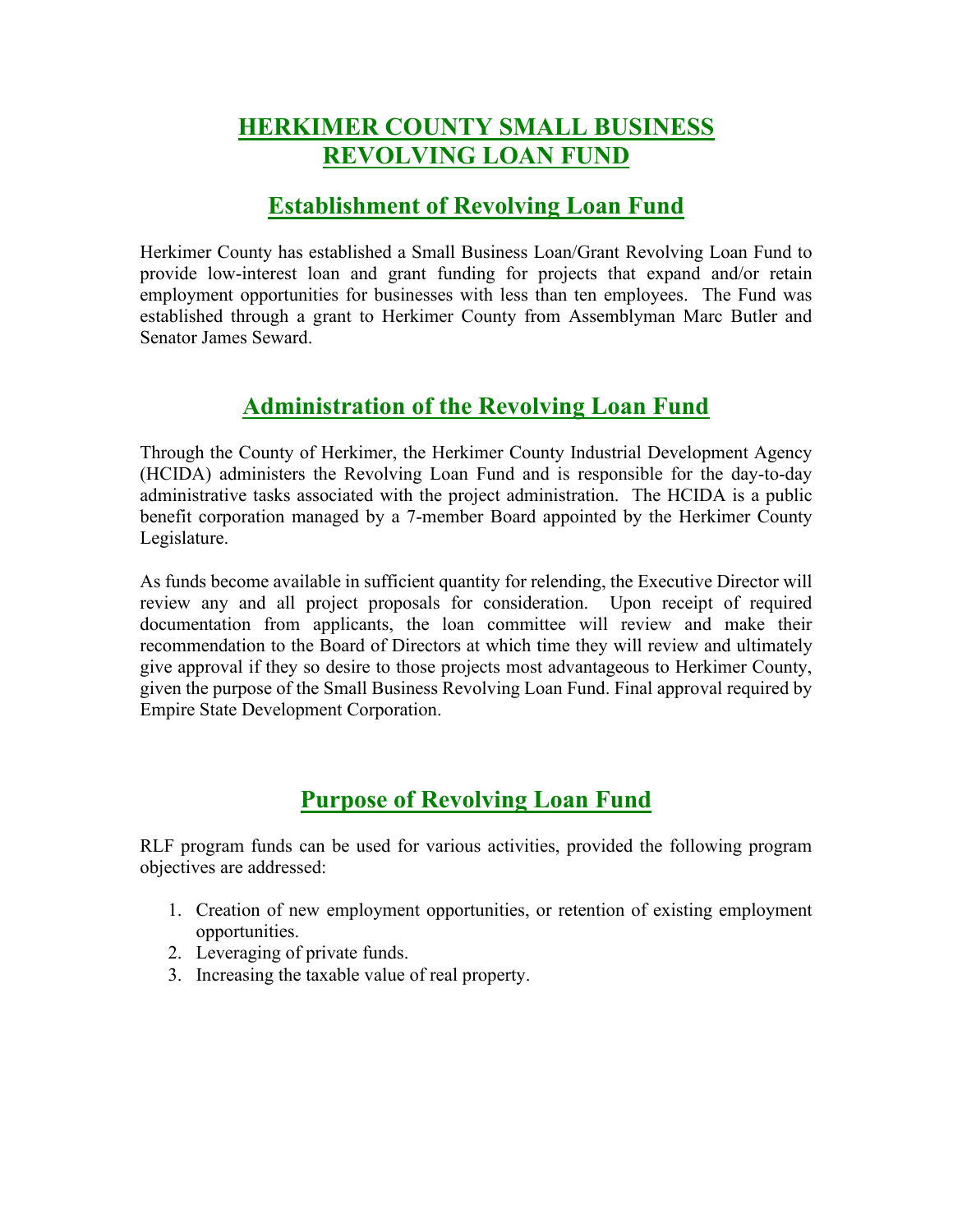# **Guidelines Applicable to Small Business Revolving Loan Fund**

The guidelines for the Small Business Revolving Loan Fund are as follows:

- 1. For profit small businesses of ten employees or less in retail, commercial, small manufacturing and agriculture are eligible.
- 2. All applicants will need a formal business address in Herkimer County, with the exception of farmers who must reside in Herkimer County. Only businesses that have been in operation for a year or more will be considered.
- 3. All applicants are required to have a physical presence within Herkimer County.
- 4. Any business owner operating under a lease must provide an active lease agreement at the time of application, and throughout the duration of the loan period should the lease expire during the term of the loan agreement.
- 5. Borrower equity participation of at least one-third of amount requested is required.
- 6. Funding for the non-RLF portion of the project can be in the form of bank financing, equity, and/or public financing, other than the requested loan and grant portion.
- 7. Complete documentation of other funds will be required prior to the loan award.
- 8. Failure to provide the required documentation within 45 days of the date on the formal approval letter will result in withdrawal of approval for your loan and grant funding.
- 9. All out-of-pocket costs shall be paid for by the applicant.
- 10. Co-equal collateralization position accepted, subordinated position negotiable. Personal guarantees will also be required.
- 11. All information as outlined in the application must be provided prior to loan processing. Additional information may be requested by HCIDA.
- 12. Eligible use of funds is limited to capital expenditures. Grants and loans are disbursed on a re-imbursement basis; therefore, proof of expenditures is required prior to release of funds.
- 13. No loan funds may be disbursed without execution of a contract between the applicant and the HCIDA.
- 14. The term and interest rate of each loan will be a maximum of twenty-four (24) months at two percent (2%) interest.
- 15. A loan will be considered delinquent if loan repayments have not been received for a period of two (2) consecutive months. Interest rate on a delinquent account will increase to five percent (5%) upon notification to borrower.
- 16. A loan will be considered to be in default if no repayments have been received for a period of three consecutive months upon notification to borrower.
- 17. In the event of default, grant funds will also be subject to repayment.
- 18. Loan amounts are for a maximum of \$2,000; grants are for a maximum of \$2,000, with \$2,000 owner cash equity required.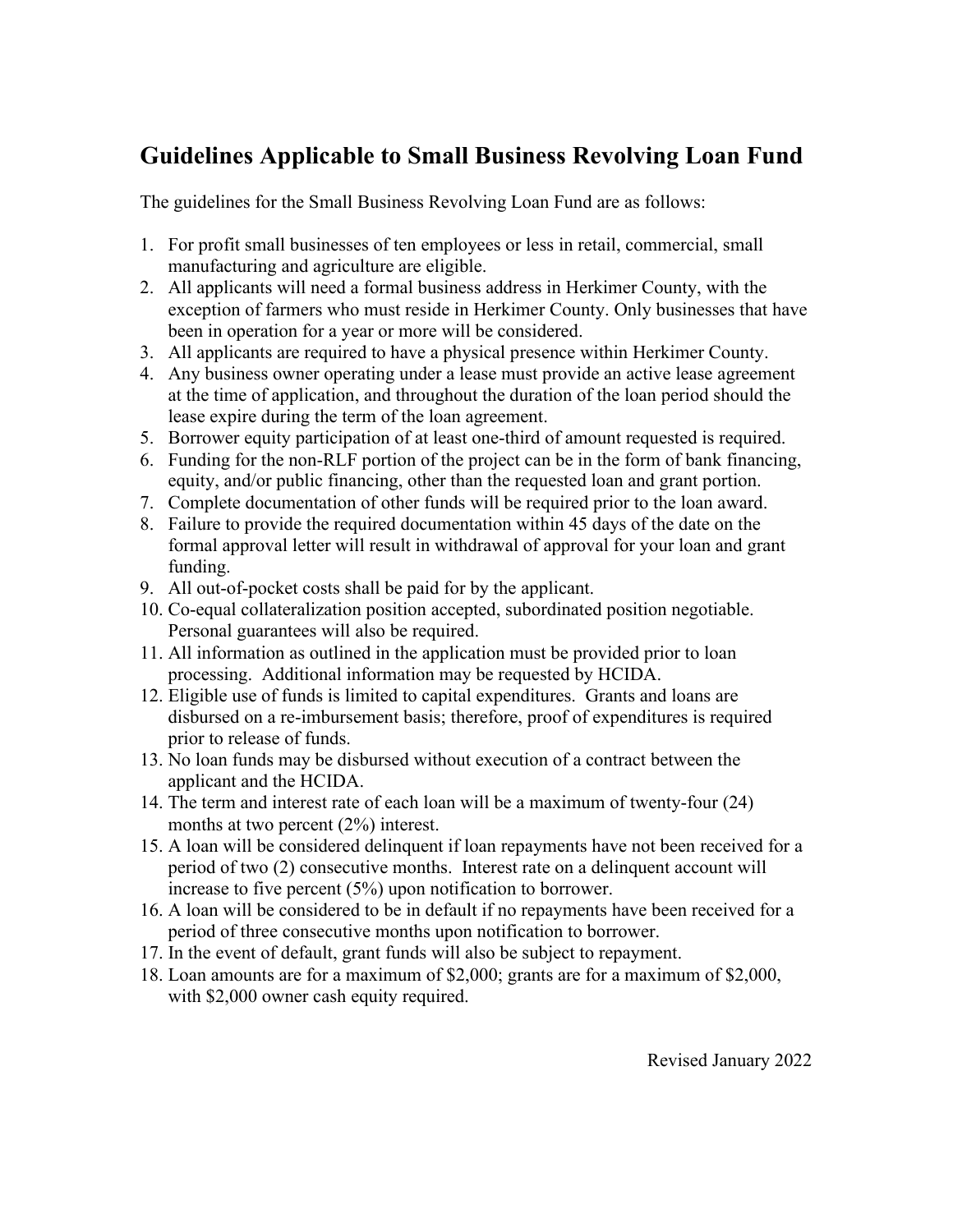# **APPLICATION**

# **HERKIMER COUNTY SMALL BUSINESS REVOLVING LOAN FUND ECONOMIC DEVELOPMENT PROJECT APPLICATION**

### **A. General Information:**

| Name & Title of Applicant:                                                        |
|-----------------------------------------------------------------------------------|
|                                                                                   |
| Address of Owner/Applicant:                                                       |
| Telephone No.:                                                                    |
|                                                                                   |
|                                                                                   |
|                                                                                   |
| Total Loan/Grant Amount Requested (max \$4,000): ________________________________ |
| <b>One-Third Each:</b>                                                            |
|                                                                                   |
|                                                                                   |
| -Owner Cash Equity Investment:                                                    |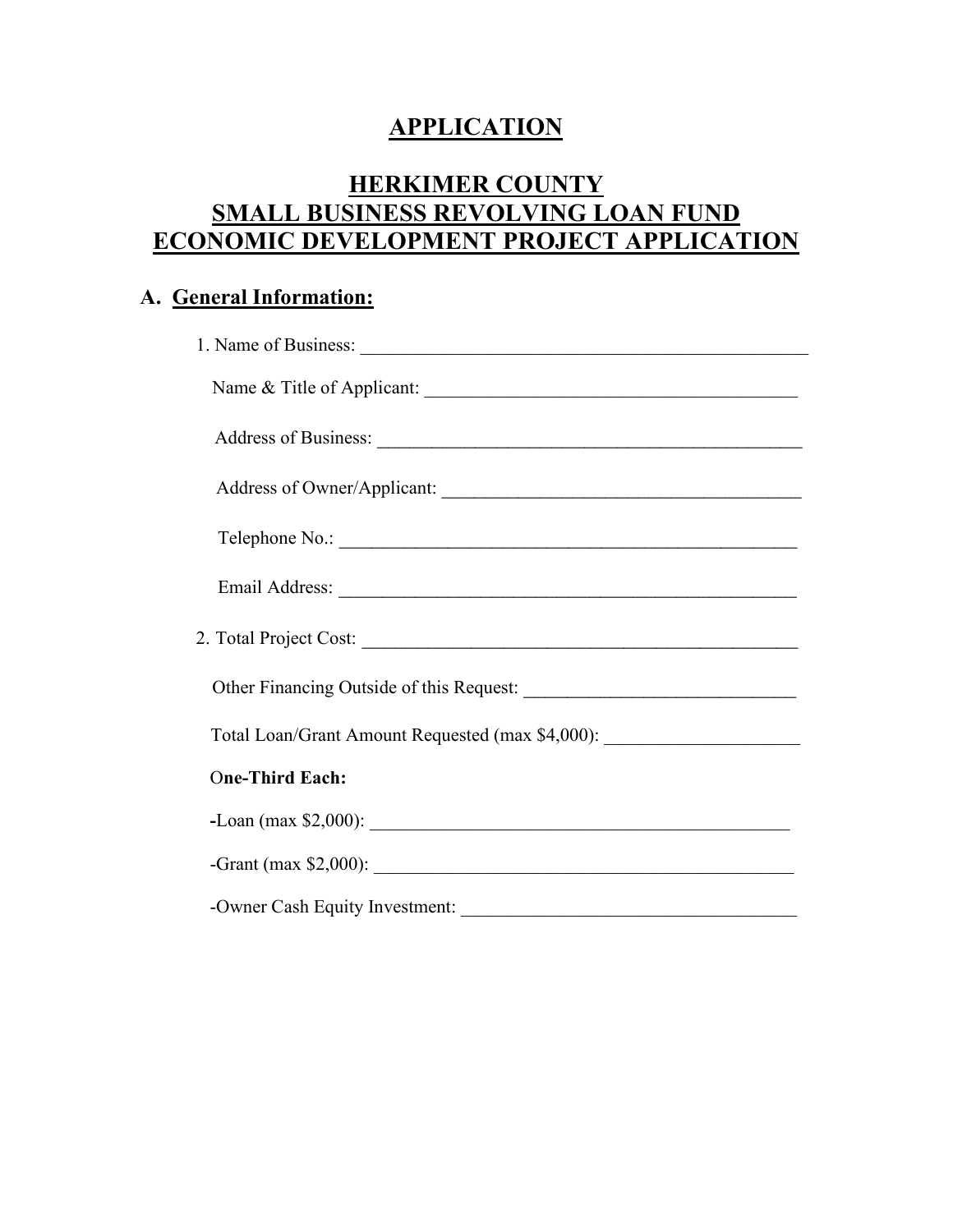3. Please provide a brief description of the project: \*Please attach supporting documentation of project costs \*Business Plan Required

#### **B**. **Applicant's Business Organization:**

| Corporation                     | Partnership | Sole Proprietorship                                                        |
|---------------------------------|-------------|----------------------------------------------------------------------------|
| Date Applicant Firm Established |             | IRS ID#                                                                    |
| Legal Counsel (name & number):  |             |                                                                            |
| Accountant (name & number):     |             |                                                                            |
|                                 |             | Is the applicant a subsidiary or direct or indirect affiliate of any other |
| organization? Yes               | No          |                                                                            |
|                                 |             |                                                                            |

\_\_\_\_\_\_\_\_\_\_\_\_\_\_\_\_\_\_\_\_\_\_\_\_\_\_\_\_\_\_\_\_\_\_\_\_\_\_\_\_\_\_\_\_\_\_\_\_\_\_\_\_\_\_\_\_\_\_\_\_\_\_\_

\_\_\_\_\_\_\_\_\_\_\_\_\_\_\_\_\_\_\_\_\_\_\_\_\_\_\_\_\_\_\_\_\_\_\_\_\_\_\_\_\_\_\_\_\_\_\_\_\_\_\_\_\_\_

\_\_\_\_\_\_\_\_\_\_\_\_\_\_\_\_\_\_\_\_\_\_\_\_\_\_\_\_\_\_\_\_\_\_\_\_\_\_\_\_\_\_\_\_\_\_\_\_\_\_\_\_\_\_

If yes, indicate name, address of related organization, and its relationship.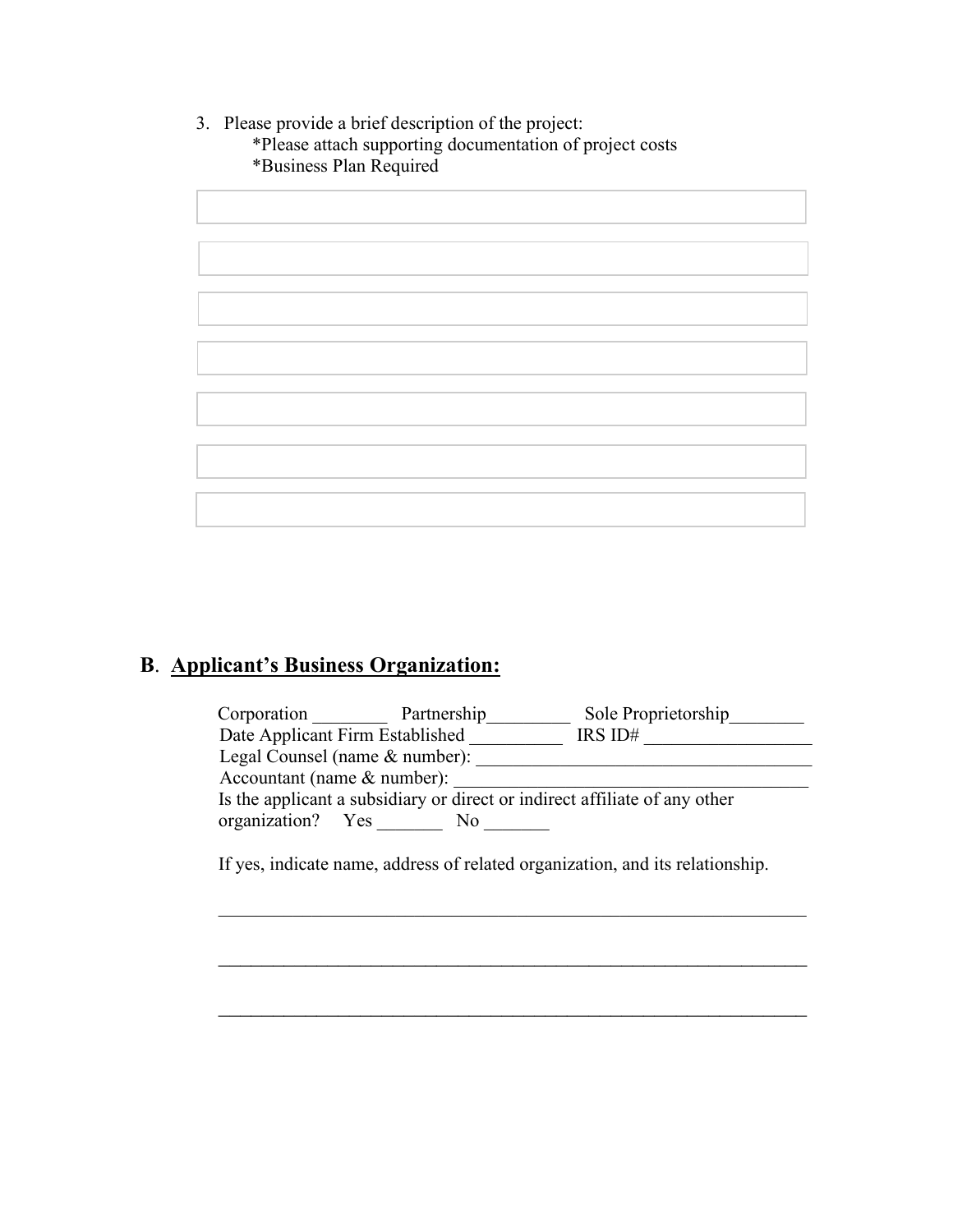|      | C. Officers and Owners of the Applicant - (list):<br>Home                                                                                                  |             | $%$ of    |
|------|------------------------------------------------------------------------------------------------------------------------------------------------------------|-------------|-----------|
| Name | Address                                                                                                                                                    | Office Held | Ownership |
|      |                                                                                                                                                            |             |           |
|      |                                                                                                                                                            |             |           |
|      |                                                                                                                                                            |             |           |
|      | 2. $\overline{\phantom{a}}$                                                                                                                                |             |           |
|      | Attach resumes of principals actively engaged in management.                                                                                               |             |           |
|      |                                                                                                                                                            |             |           |
|      | D. Applicant History:                                                                                                                                      |             |           |
|      |                                                                                                                                                            |             |           |
|      | 1. Narrative history of the business, including significant developments in<br>operations and financial condition (attach additional pages, if necessary): |             |           |
|      |                                                                                                                                                            |             |           |
|      |                                                                                                                                                            |             |           |
|      |                                                                                                                                                            |             |           |
|      |                                                                                                                                                            |             |           |
|      |                                                                                                                                                            |             |           |
|      |                                                                                                                                                            |             |           |
|      |                                                                                                                                                            |             |           |
|      | 2. How many employees are currently on payroll?                                                                                                            |             |           |
|      |                                                                                                                                                            |             |           |
|      | 3. Has applicant, partners or sole proprietor ever declared bankruptcy?                                                                                    |             |           |
|      | $Yes$ No $\_\_$<br>If yes, please explain:                                                                                                                 |             |           |
|      |                                                                                                                                                            |             |           |
|      |                                                                                                                                                            |             |           |
|      |                                                                                                                                                            |             |           |
|      |                                                                                                                                                            |             |           |
|      | 1. Is evaluated assembly involved in ear litigation?                                                                                                       |             |           |

- 4. Is applicant presently involved in any litigation? Yes \_\_\_\_\_\_\_\_No \_ If yes, please explain:
- 5. Is applicant in default on any obligations at the present time? Yes No No If yes, please explain:

 $\mathcal{L}_\text{G}$  , and the contribution of the contribution of the contribution of the contribution of the contribution of the contribution of the contribution of the contribution of the contribution of the contribution of t

 $\mathcal{L}_\text{G}$  , and the contribution of the contribution of the contribution of the contribution of the contribution of the contribution of the contribution of the contribution of the contribution of the contribution of t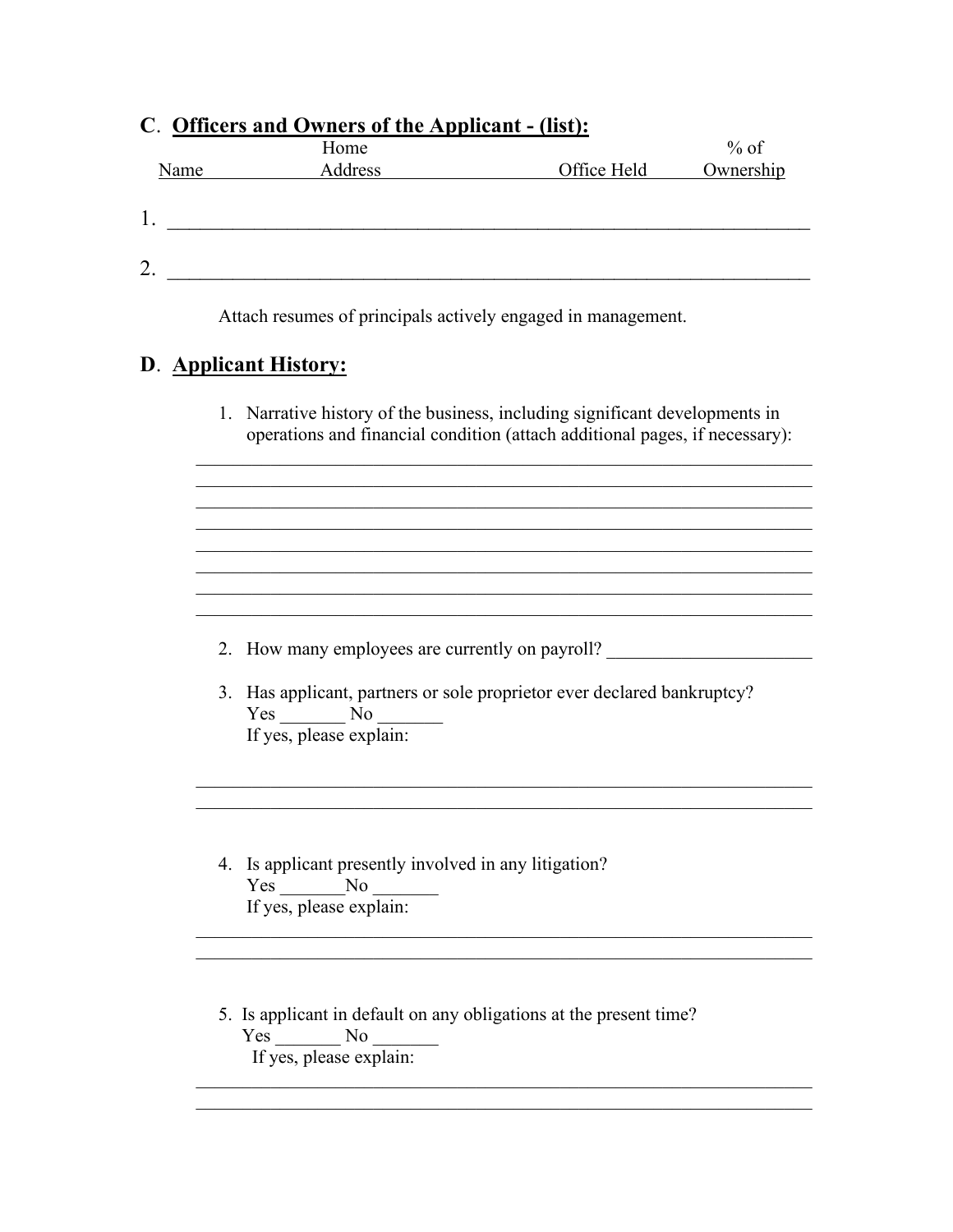### **E. Proposed Project Information:**

1. Location of Proposed Project:

2. Identify the objectives of the project in terms of production, sales, earnings and employment. Explain why RLF assistance is necessary and appropriate. Please attach additional pages if necessary.

 $\mathcal{L}_\text{G}$ 

 $\mathcal{L}_\text{G}$ 

 $\mathcal{L}_\text{G}$ 

 $\mathcal{L}_\text{G}$  , and the contribution of the contribution of the contribution of the contribution of the contribution of the contribution of the contribution of the contribution of the contribution of the contribution of t  $\mathcal{L}_\text{G}$  , and the contribution of the contribution of the contribution of the contribution of the contribution of the contribution of the contribution of the contribution of the contribution of the contribution of t

### **F. Financial Information:**

1. Attach financial statements or federal income tax forms for the last one (1) fiscal year.

2. Provide the amount, source and nature of any equity investment provided. \_\_\_\_\_\_\_\_\_\_\_\_\_\_\_\_\_\_\_\_\_\_\_\_\_\_\_\_\_\_\_\_\_\_\_\_\_\_\_\_\_\_\_\_\_\_\_\_\_\_\_\_\_\_

\_\_\_\_\_\_\_\_\_\_\_\_\_\_\_\_\_\_\_\_\_\_\_\_\_\_\_\_\_\_\_\_\_\_\_\_\_\_\_\_\_\_\_\_\_\_\_\_\_\_\_\_\_\_ \_\_\_\_\_\_\_\_\_\_\_\_\_\_\_\_\_\_\_\_\_\_\_\_\_\_\_\_\_\_\_\_\_\_\_\_\_\_\_\_\_\_\_\_\_\_\_\_\_\_\_\_\_\_ \_\_\_\_\_\_\_\_\_\_\_\_\_\_\_\_\_\_\_\_\_\_\_\_\_\_\_\_\_\_\_\_\_\_\_\_\_\_\_\_\_\_\_\_\_\_\_\_\_\_\_\_\_\_

### **G**. **Feasibility Information:**

 Provide discussion of feasibility issues, including but not limited to permits required, corporate authorizations, environmental questions, and/or zoning.

\_\_\_\_\_\_\_\_\_\_\_\_\_\_\_\_\_\_\_\_\_\_\_\_\_\_\_\_\_\_\_\_\_\_\_\_\_\_\_\_\_\_\_\_\_\_\_\_\_\_\_\_\_\_\_\_\_\_\_\_\_\_\_

\_\_\_\_\_\_\_\_\_\_\_\_\_\_\_\_\_\_\_\_\_\_\_\_\_\_\_\_\_\_\_\_\_\_\_\_\_\_\_\_\_\_\_\_\_\_\_\_\_\_\_\_\_\_\_\_\_\_\_\_\_\_\_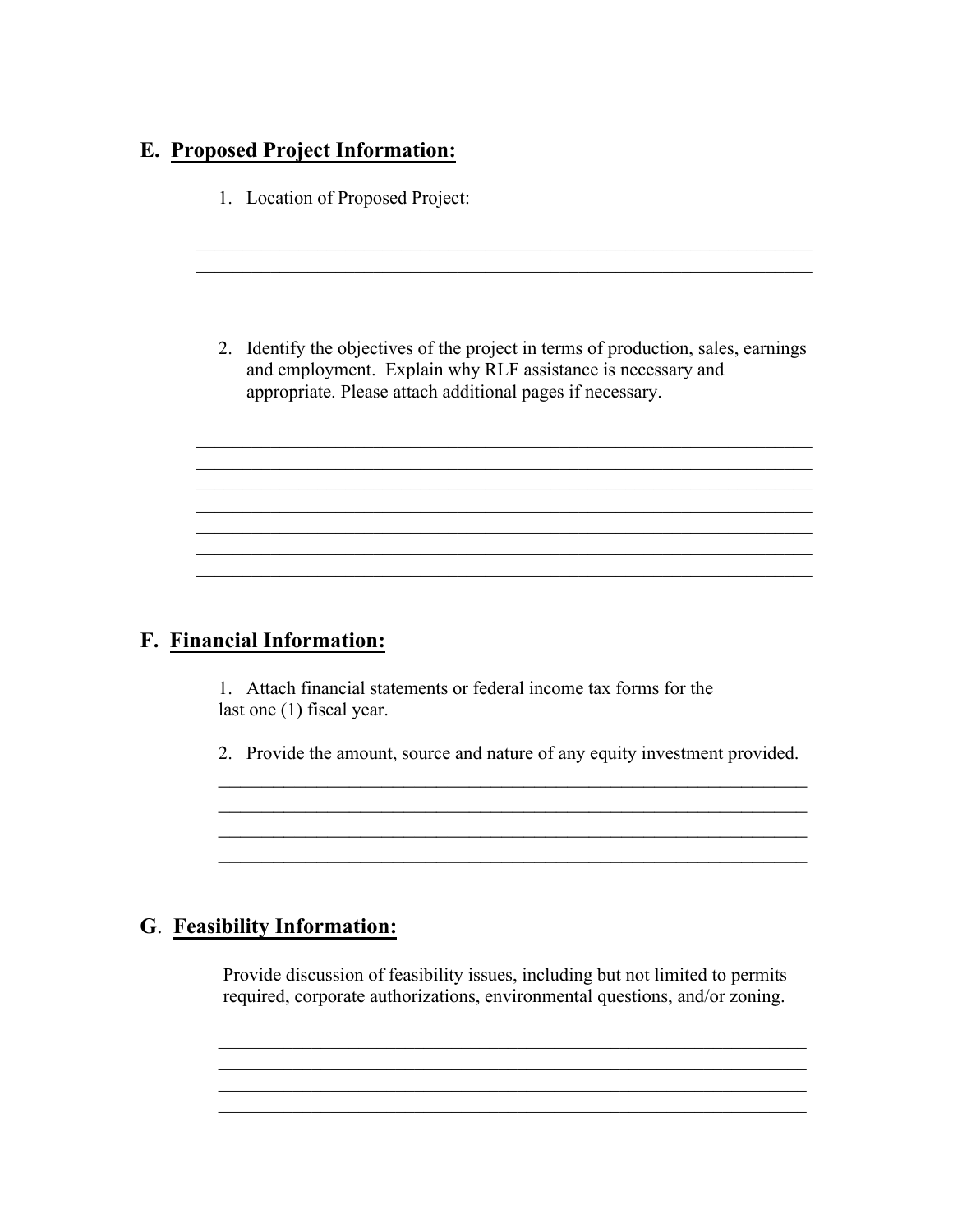#### **H**. **Technical Assistance Disclaimer:**

 In connection with the Herkimer County Industrial Development Agency's loan program, we may render certain technical assistance to you relating to management systems, internal controls, marketing plans, business plans, financial projections and compilations. Such assistance and all statements made in connection therewith are for your assistance and all statements made in connection therewith are for your use only, and may not be used or communicated in any manner whatsoever to third parties without our express written consent.

It is agreed and understood that we have taken no independent steps to verify the information you have provided us. We have not been requested to neither perform nor have we performed any auditing functions regarding this information. We have strictly relied upon the information as obtained provided and presented by you.

We are in no way responsible for your use of this information, and make no warranties and representations in connection therewith accept as expressly granted in writing.

You agree to indemnify and hold us harmless in connection with the use or misuse of such information, documents, representations or writings. Said technical assistance to be used by you only after you have reviewed and fully understood it, and verified and confirmed to your satisfaction that all statements of fact and representations contained therein are true and accurate. The same is rendered to you in addition to and not in lieu of any all acts and actions, evaluations and analysis necessary for you in the ordinary course of your business or otherwise, and is not intended to replace same.

#### **I. Certification of Applicant:**

Authorized signature of applicant who acknowledges the information contained in this application and attachments submitted herewith is true and complete.

| <b>Signature:</b> |  |  |
|-------------------|--|--|
| Title:            |  |  |
| Date:             |  |  |

#### **"This institution is an equal opportunity provider, employer and lender."**